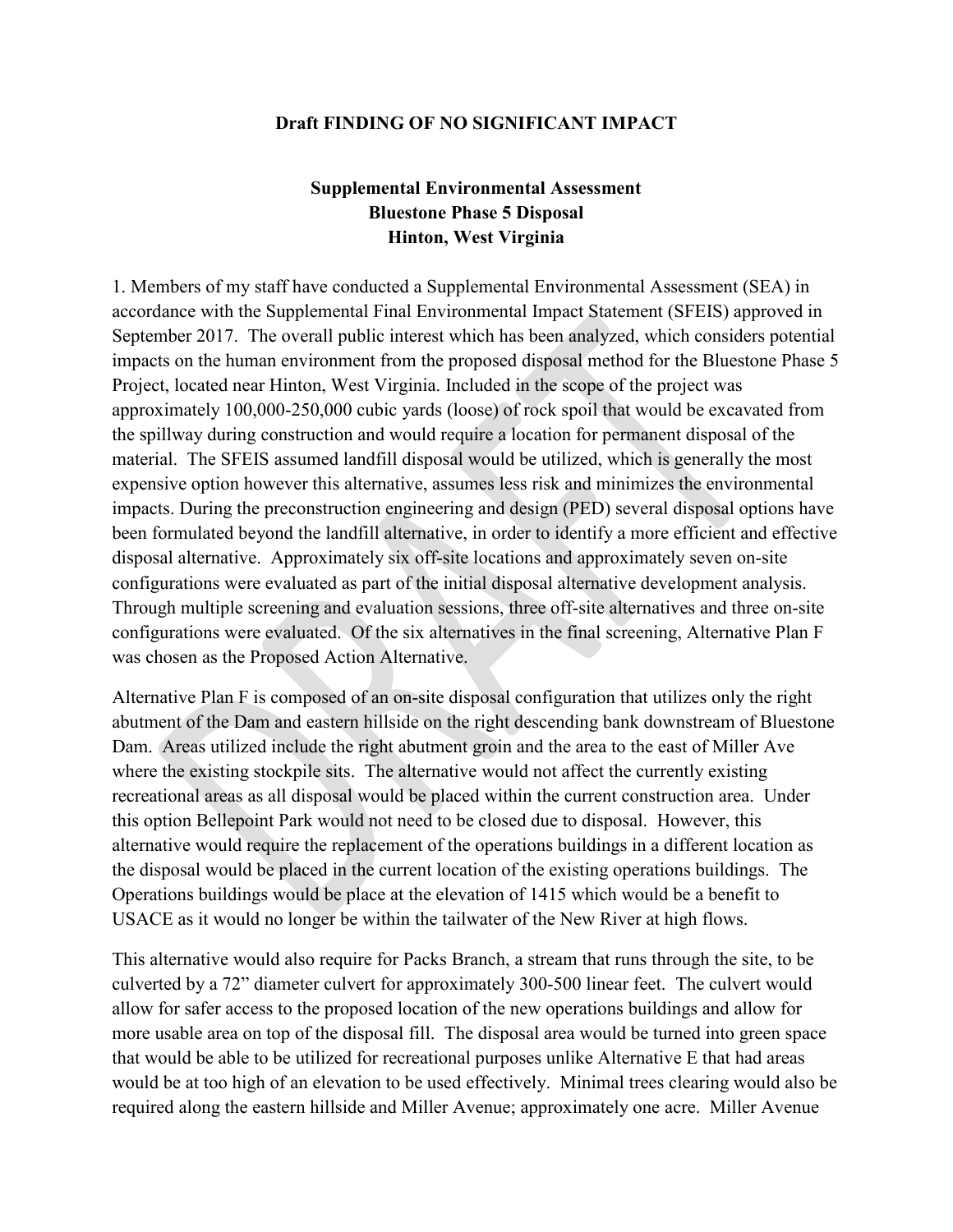would need to be realigned to meet the new slopes and elevations of the disposal but the road would be in the same relative location just at higher elevation. Due the restriction in the areas where the disposal can be placed, the height of the disposal would range from 1403 to 1415 in order to accommodate the full amount excavated material.

The disposal material excavated from the basin would be transported to the disposal area potentially by truck and conveyor system. By truck, the disposal from the right side stilling basin would be driven across the cofferdam/causeway directly to the disposal area thus cutting out any need from travel on Miller Avenue through the community of Bellepoint and reducing truck impacts. The material from the left side of the stilling basin would need to be trucked through the community or potentially a bridge over the stilling basin could be built to directly truck the material to the disposal site, by-passing the community altogether. However, the hauling restriction of the hours of 9:00 a.m. to 2:00 p.m., Monday through Friday would still be upheld to mitigate for truck traffic. A conveyor system may also be utilized to convey the material from the stilling basin to the disposal site. Using the conveyor system would eliminate truck traffic through the community for disposal material transport from both the left and right side of the stilling basin.

2. The possible consequences of the proposed action have been studied for environmental, cultural, and social well-being effects.

3. The Proposed Action Alternative (PAA) and the No Action Alternative (NAA) were the only alternatives carried forward for detailed evaluation. The PAA is both environmentally and socially acceptable. The NAA would be the least cost effective option considered and would not result in the U.S Army Corps of Engineers being the best stewards of public funding.

4. An evaluation of the Recommended Plan and NAA produced the following pertinent conclusions:

a. Environmental Considerations. The Huntington District has taken reasonable measures to assemble and present the known or foreseeable impacts of the PAA to the human and natural environment in the draft EA. All potential adverse impacts considered significant would be mitigated appropriately. The chosen disposal option would require Packs Branch, a stream that runs through the site, to be encapsulated in a 72" diameter culvert for approximately 300-500 linear feet. The culvert installation would meet the terms and conditions for a nationwide permit 14 for linear transportation projects. An individual Section 401 of the CWA is needed from the West Virginia Department of Environmental Protection (WVDEP) for the total work of Phase 5 including the culvert installation in Packs Branch. Mitigation would be required in the form of payment into a stream in-lieu fee program for the impact. Mitigation costs would range from \$131,400 to \$219,000 (300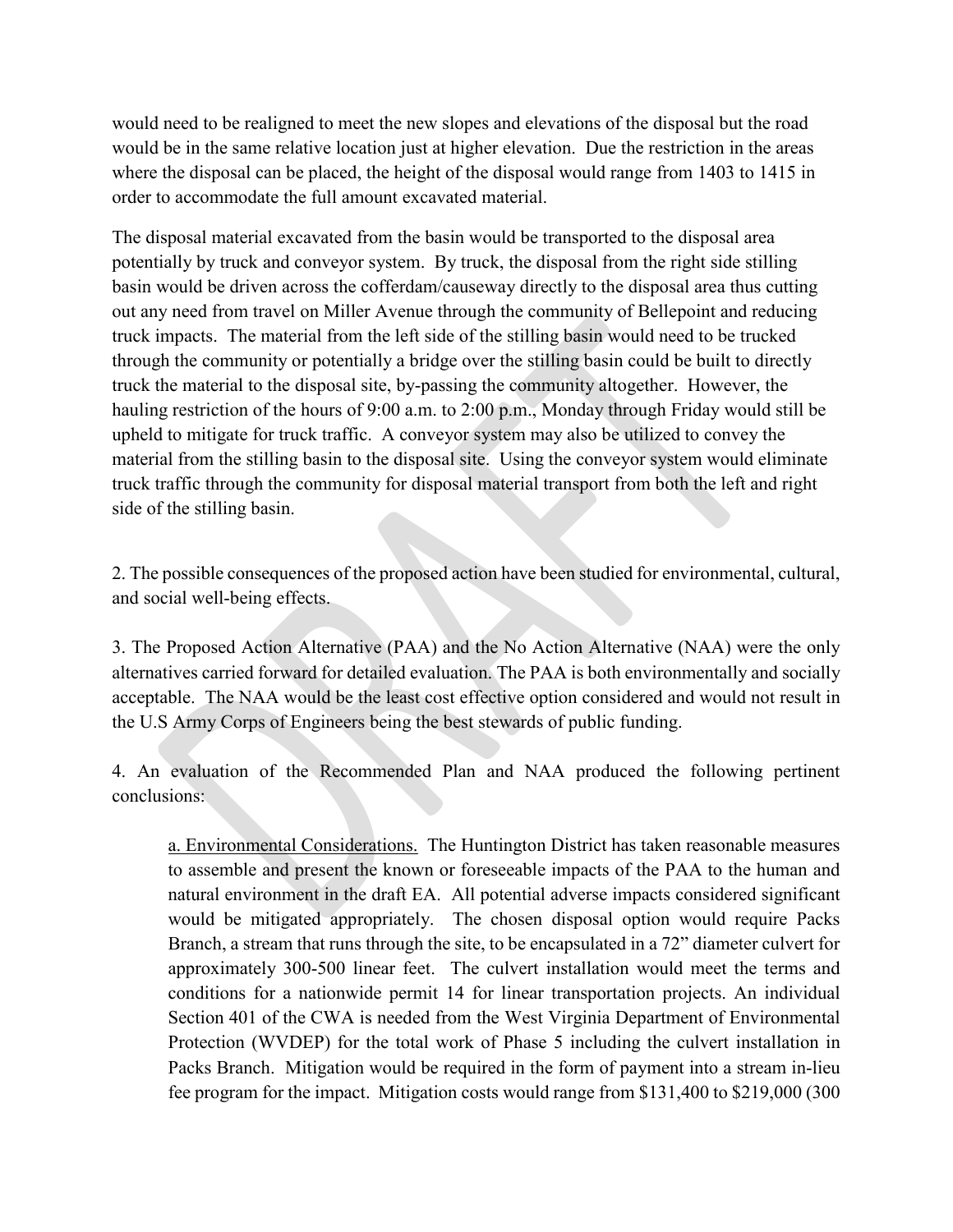feet to 500 feet) depending on the stream impact length. Trees, bushes, and grasses and other vegetation would be planted in the disposal area and recreational area to help mitigate for tree removal and changes to the aesthetics of the area. All other potential adverse impacts of the PAA would be considered minor in nature and would not require mitigation.

b. Social Well-Being Considerations. No significant economic or social well-being impacts that are both adverse and unavoidable are foreseen as a result of the PAA. The PAA would result in a cost savings to the overall project and public resources. The project will not have any impact on significant archeological sites. Historic structures will be documented according to the West Virginia Historic Preservation Office standards.

c. Coordination with Resource and Other Agencies. Pursuant to the Fish and Wildlife Coordination Act (FWCA) of 1958 as amended, coordination with the U.S. Fish and Wildlife Service has been conducted. In accordance with the Endangered Species Act of 1970, as amended, the Recommended Plan would have no effect on listed species. Coordination with the West Virginia Division of Natural Resources Wildlife Resource Section under the Fish and Wildlife Coordination Act has been conducted. There would be no effect to any rare, threatened, or endangered species or sensitive habitats within the project area. The project would be conducted in accordance with the Clean Water Act. Coordination with the West Virginia Department of Environmental Protection has been completed. Pursuant to Section 106 of the National Historic Preservation Act of 1966, as amended, coordination with the State Historic Preservation Office has been conducted. No historic properties would be affected by the proposed undertaking. Appropriate measures and best management practices have been identified and incorporated into the plan.

d. Other Public Interest Considerations. There has been no opposition to the PAA expressed by state or local governments, or organized environmental groups, and there are no unresolved issues regarding the implementation of the Recommended Plan.

5. I find the PAA has been planned in accordance with current authorization as described in the SEA. The PAA is consistent with national policy, statutes and administrative directives. This determination is based on thorough analysis and evaluation of the PAA and NAA. In conclusion, I find that the proposed Bluestone Phase 5 Disposal Plan near Hinton, West Virginia, would have no significant adverse effect on the quality of the human and/or natural environment once mitigation is completed and preparation of an Environmental Impact Statement is not required.